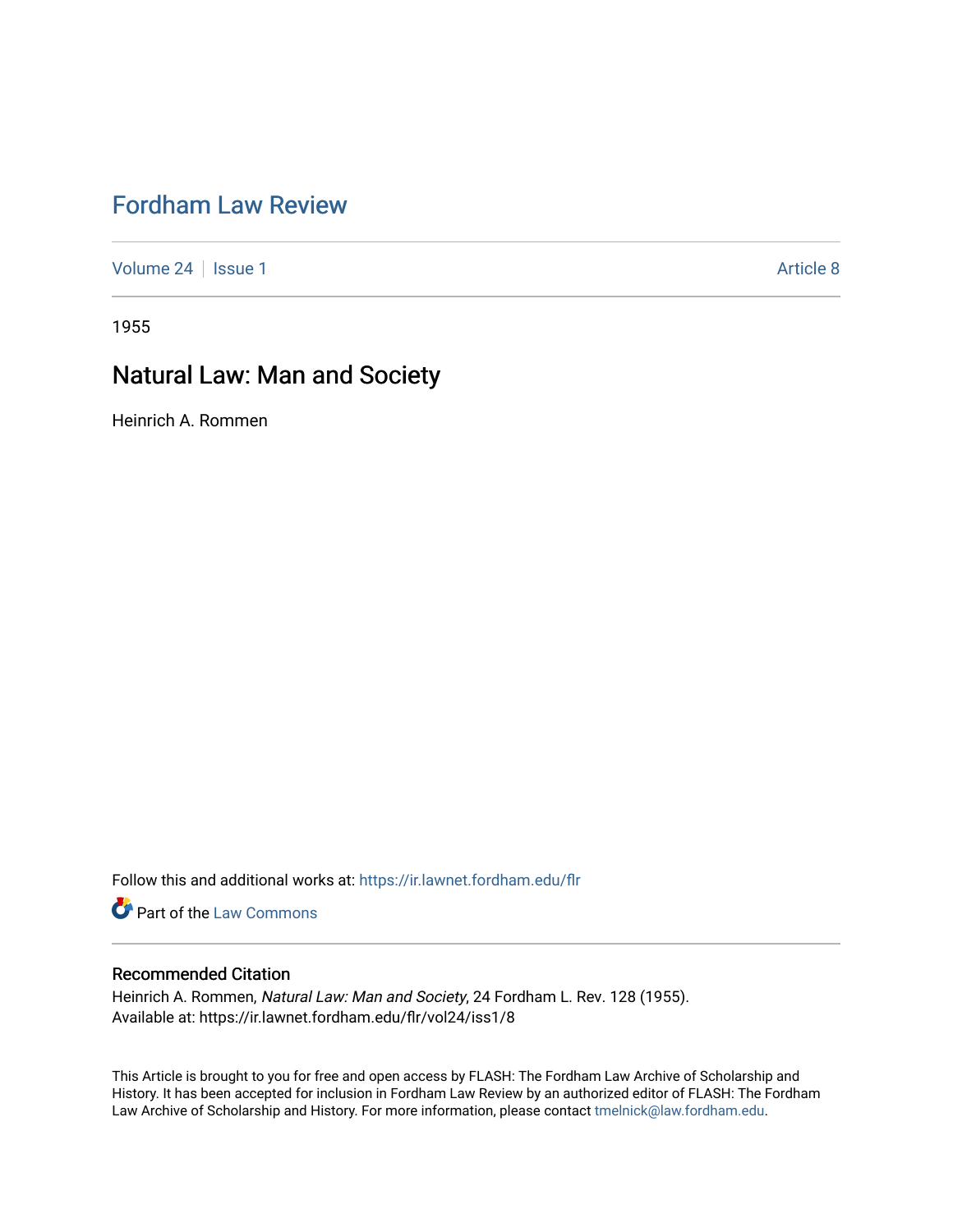will not lead to their appointed ends in a climate of moral indifferentism and cynicism. Although the over-all picture of the economic status of the family in the United States seems to be encouraging at this time it would be dangerous indeed to take this fact alone as an excuse for relaxing our concern for the future of a healthy family life in this country.

## NATURAL LAW: MAN AND SOCIETY *HEINRICH A. ROMMEN\**

F EW will deny that a genuine revival of Natural Law has occurred everywhere in the Western World. What Etienne Gilson said, namely, that the Natural Law always buries its undertakers, we see manifested since the time of the First World War. Even before that great and revolutionary event, more sensitive minds among the ruling schools of legal positivism felt that positivism was unsatisfactory. Jurisprudence had become a science without *jus,* just as psychology had become a science without a soul, a *psyche:* Legal Positivism like its progenitor, universal philosophical Positivism, flourishes in all its manifestations only, as history teaches us, under certain conditions. The human mind can only be satisfied for a time, with that arid Positivism when State and Society seem to be stable; when the mind is enthralled by the belief in unlimited automatic progress guaranteed by the so efficient methods of the natural science; and when a general placid feeling of security and saturation prevails which thinks that all "problems" are soluble or even that no "problems" exist because of the efficiency of the scientific methods. Once this psychological and sociological condition is destroyed, once the social and political order is shaken, once the "problems" arise and prove impervious to the vaunted scientific methods, then the inefficiency of Positivism becomes evident. It becomes evident also that the perpetual quest for Justice can only be satisfied by the words that come from God, be they the revealed words or His Logos, in the order of Universe and in man's own nature.

To define law simply as the will of the State constitutionally formulated -the main thesis of legal Positivism-is then utterly refuted when the totalitarian State arises and destroys not only the social understructure of legal Positivism but also radically decries the ideas of human basic rights of personal dignity, of the autonomy of the family and the parental rights which Positivism still allows to live on the outer margin as its inheritance of an earlier period.

<sup>\*</sup> Ph.D., University of Bonn; LL.D., Boston College. Author of "The State in Catholic Thought" and "The Natural Law." Member of **the Faculty** of **the** Graduate School, **George**town University.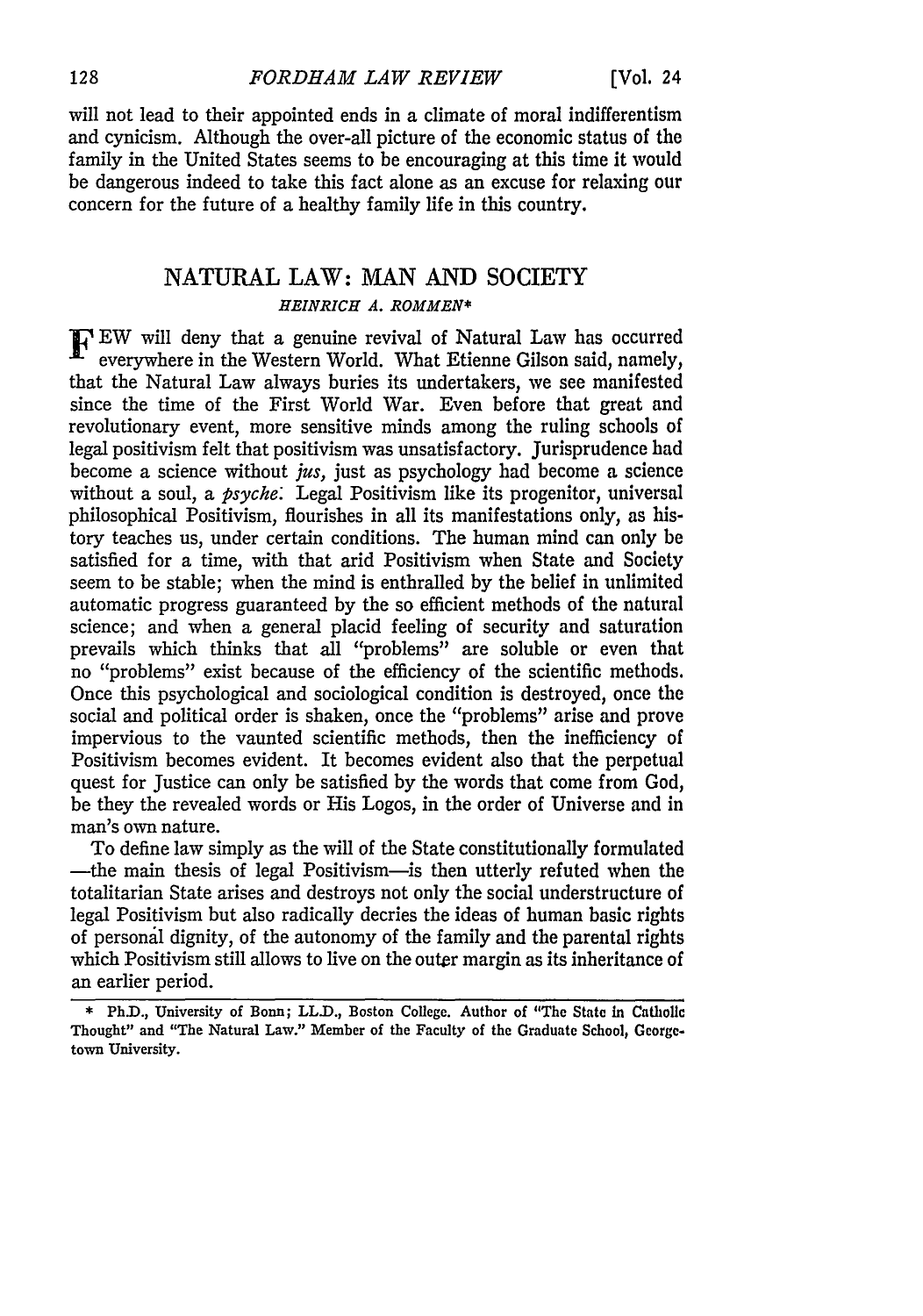Thus it is understandable that the Natural Law which, as so often before, had, during the dominance of Positivism, found its home and refuge in the *philosophia perennis* arose again, first after the First World War, and then with renewed energy after the rise and the partial victory of the totalitarian State; which was certainly the *reductio ad absurdurn* of Positivism.

I

It is no wonder that in the country which we might rightly call the classical country of Positivism, Germany, we find this revival of Natural Law most clearly. Thus the President of the Supreme Court of the Federal Republic declared: "What was lacking in German administration of justice was the inner motivation by the idea of justice and the belief in ultimate obligatory and fundamental rules of Law... . Pure legal Positivism is the most shallow foundation of Law. It has been proved absurd wherever the totalitarian movement took possession of the lawmaking power of the State. It remains true that there are some fundamental, clear, universal, timeless, and unconditionally obliging juridical principles." As a matter of fact, the German Supreme Court approved in its decision of June 26, 1952, the decision of a lower court which had "for the lack of a definite positive law, applied rules derived from the unchangeable Natural Law" basing its decision thus on the Natural Law. Professor Karl Wahle, member of the Austrian Supreme Court declared at the Charter meeting of the International Association of Judges in Salzburg (September 5, 1953): "A legislative act is then only Law when it is in accord with moral principles. . . . These are not codified; they are found by the Judge in his deciding of concrete cases and are declared in his findings." Such quotations could be multiplied easily not only from the sayings of practical judges, but also from professors of Law in Germany where the old monopoly of positivism in legal thinking and in the administration of Justice is definitely broken. Of great interest, also, is the fact that among protestant Theologians, even among those that belong to the "Theology of Crisis" initiated by Karl Barth who with the *Analogia Entis* denies the Natural Law, a new appreciation of the Natural Law may be found, e.g. to mention only one-in Emil Brunner's *"Justice"* (that he proposes to surrender the term Natural Law and substitute for it "Justice" is certainly true; but the principles and basic rules which, according to him, are the content of Justice are nothing else than those of the classical Natural Law). Thus no longer can the acceptance of Natural Law be declared to be based either explicitly or at least implicitly on Catholic *Weltansckanung.* On the contrary, Gustav Radbruch with humanistsocialist antecedents came also in the last years of his life to a much more positive appreciation of the Natural Law.

*A fortiori* one is entitled to argue that in the countries where Legal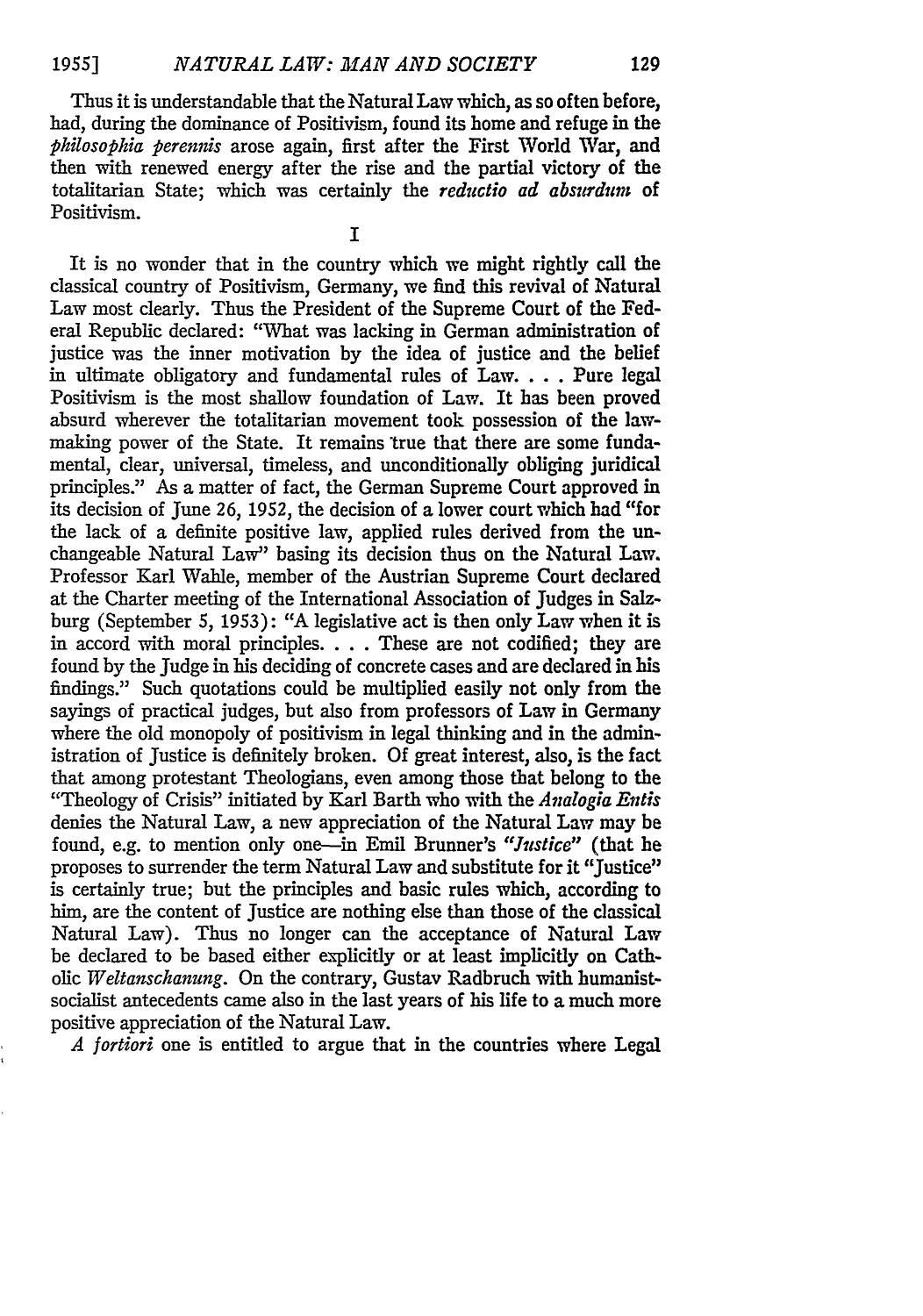Positivism never reached the kind of monopoly that it found in Germany, Natural Law is again much more influential. This applies to France and Italy and more so to the countries where the Common Law preserved all through the centuries a profound respect for Natural Law-England and the United States. Incontestably, we are experiencing a genuine return to the Natural Law. Positivism, in its American form of legal pragmatism, has lost its exclusive dominance. How could we ever resist the ruthless Pragmatism, the radical Positivism of Communism for whom the law is merely and exclusively a wholly politicized instrument of the omnipotent State by opposing it with a skeptical, nice, and unconvincing pragmatism of our own?

Yet the phrase "Return to the Natural Law" is understood by some ambiguously. He who pleads for the Natural Law, though he might not meet anymore the condescending attitude of sophisticated superiority, is even today confronted with a certain diffident skepticism, certainly benevolent and polite, but still decisive. For the return to the Natural Law arouses quickly the question at first somewhat baffling: To which Natural Law? Though there is and can only be one Natural Law, the question is justified. As with all great and fundamental ideas, so in the course of history, the Natural Law has been abused politically and socially. Also, historically, certain principles have been abstracted from the whole "organic" system of Natural Law and for political reasons have been exaggerated thus causing a grave distortion of the system itself.

What he who asks the question, "To what Natural Law should we return?" means, is that he does not want a return to a Natural Law that was highly and exaggeratedly individualistic, a Natural Law that was abused up to the end of the 19th Century in order to invalidate all attempts for the realization of social justice; a Natural Law which was identified with the Adam Smith socio-economic system of laissez-fairecapitalism; a Natural Law in which the rights of property in the form of vested interests of the few were so highly protected that the personal rights of the many were left unprotected; where the theory of the natural rights as applied by the courts became *de* facto fetters for the realization of the personal rights of the many, especially the workers. Those who felt the contradiction between a democratic state with equal protection of the Law for all on the one hand, and the absolutist organization of the factory with no effective rights of the worker, saw in the theory of Natural Rights a seemingly indestructible obstacle to their attempts for social justice. The Natural Rights theory they encountered was so individualistic that the equally social meaning of al rights, especially the social obligation of property, of a property that became more and more impersonal and irresponsible, caused economic power to be completely forgotten. So many of the reformers, unfamiliar with the classical Natural Law, as it was at that time used by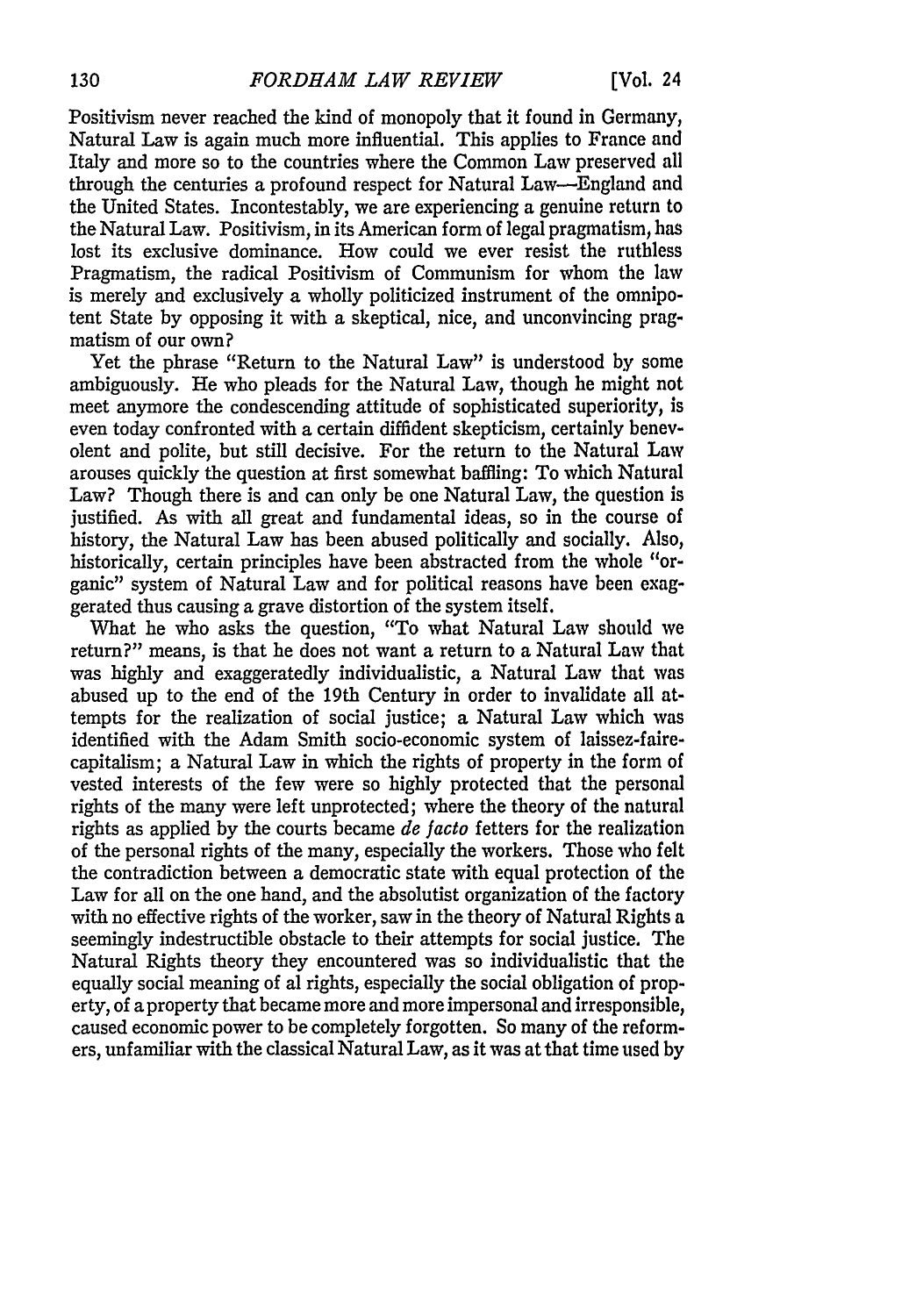Catholic social reformers and by Leo XIII to give a sure basis for social reform, all too quickly gave up the whole concept of Natural Rights and declared all rights to be grants of the State falling thus for Rousseau's potential totalitarian democracy and the All-Provider State, the greatest danger to social rights.

II

What is the reason for this confusion which consists in the paradox of the so-called individualist-conservative theory of Natural Law being repudiated by the liberal reformers, such as **by** Leo XIII, who then fell into the temptation of repudiating just that Natural Law from which originally stemmed their fundamental idea of social Justice in their eagerness for reform. Leo XIII used this repudiated idea of Natural Law efficiently, fully aware at the same time of the dangers to these social rights from the All-Provider State.

At the bottom of this paradoxical confusion lies a one-sidedly exaggerated idea of man's nature. Since the *vatura humana* (it may be permitted to use the latin term instead of the ambiguous "Human Nature") is the basis of Natural Law, the paradox of various Natural Law systems explains itself by the fact that there are various theories of the *natura kumana.* Ever since Hobbes, Locke and Adam Smith, all *in thesi* adherents of Natural Law, we find an outspoken individualism in the idea of man. Man is considered as self-centered, even as selfish; the prosecution of his material self-interest and self-aggrandizement is his very nature; man is not a social being deep in the center of his nature; society is the result of utilitarian considerations based again on selfinterest. St. Thomas' often repeated thesis of an inborn, natural love of man towards other men of a natural inclination of love for all men is wholly foreign to these thinkers. All societies from the family to the State have no genuine common good, as this is simply a nominalist term signifying the sum of the individual self-interests. If everything is left to the free contracts of free men motivated only by their private self-interests, who never need take into consideration the common good of society, then, as if directed by an invisible hand, every man in following only his self-interest nevertheless realizes, though without ever intending it, the common good, provided that the "governor" of competition regulates this social mechanism. All human social relations and the social institutions into which they solidify are basically of a contractual character under the rule of a strict *do ut des;* the only form of justice is that of commutative justice, the specific justice of contractual relations, established in the market. Society is a network of contractual relations among free sellers and buyers of goods and services measured in monetary terms by the law of supply and demand; and this society organizes itself, so to speak,

 $\overline{\phantom{a}}$ 

 $\frac{1}{2}$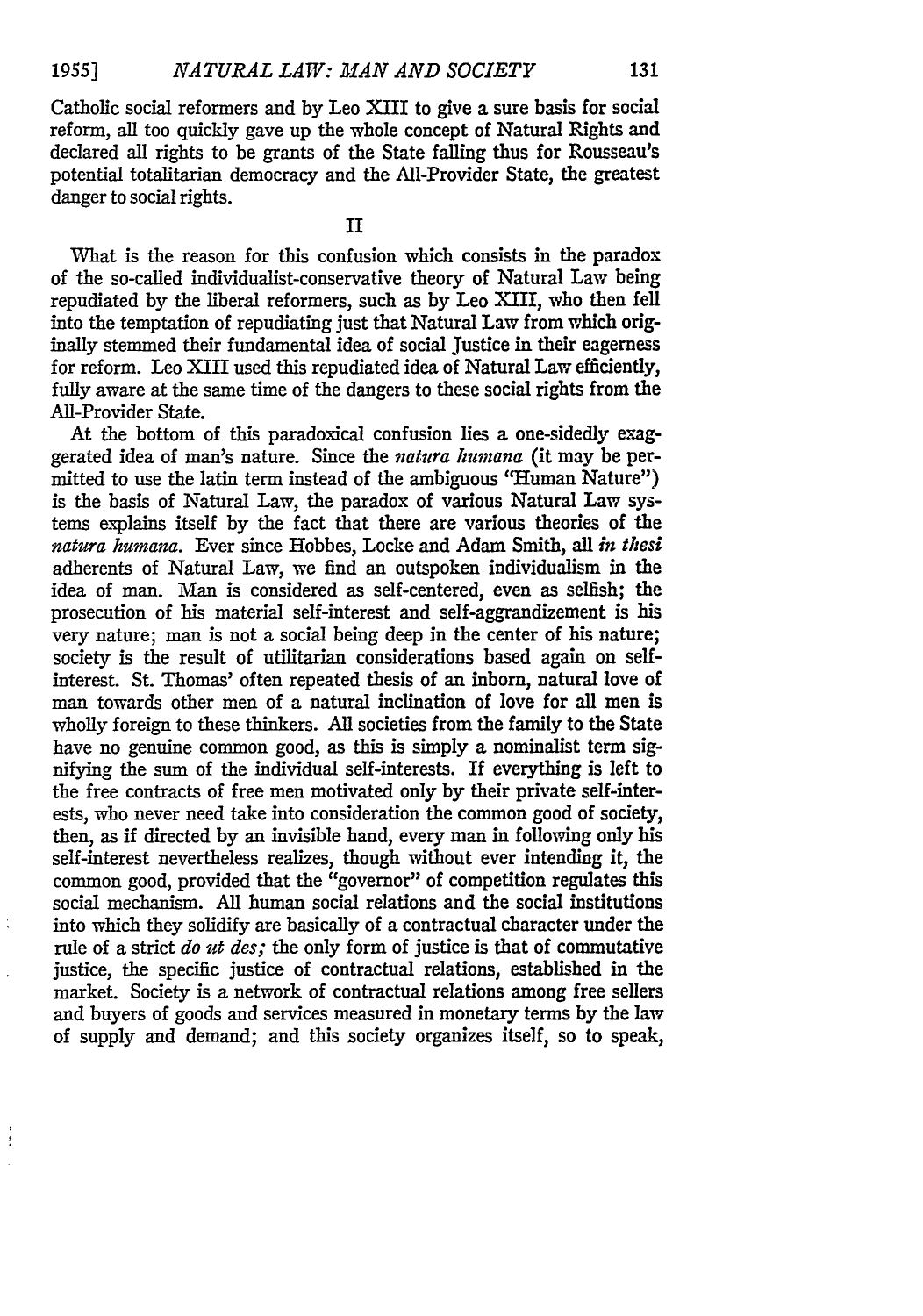provided that the individuals are guaranteed freedom of property and of contract by which they exchange their goods, services and labor, which is considered as a commodity. Thus individual liberty, private property, and free contracts become the only chapters of the "social" theory. All human social relations, if rational,---and irrational relations are frowned upon-become contractual relations with a calculable self-interest determined *do ut des.* Even the vaunted benevolence of Bentham who repudiated any Natural Law and the "Feelings of Sympathy" of others are still explained in terms of and founded on the self-interest of the individual. All this is nothing else than the social theory of laissez-faire, of the "economic man"; he becomes the archtype of what is called the capitalist era.

During this era the Natural Law, as a body of objective norms ruling individual and all forms of social life, was not emphasized as much as the Natural Law, as the natural rights of individuals in a highly individualist sense. And this concept of Natural Rights, so productive in the critique of the previous era of the mercantilist planned economy of the absolute Prince and his paternalist policy toward the citizens as wards, now becomes, with the establishment of political democracy and the new economic society, its justifying and defending ideology. What were the consequences of this contractural individualism and of this kind of Natural Rights Theory? The contractual view dominates all social forms. The state becomes a Watchman; his main function is the protection of individual rights, of property and of contracts. It is declared to be the result of a free contract, the social contract, from which the individuals may recede, if their rights and their self-interest are interfered with. Marriage and the family also are interpreted in the sense of this contractual view; the spouses seek their self-interest after the sham of romantic love has worn out and they are ready to rescind the marriage contract on the slightest cause which positive laws eagerly provide. The family also is threatened as a stable unit, with the marriage bond, objective in its essence, i.e. above the subjective whims, irrational expectations and selfish interests of the members, as the old marriage oath . . . "until death us do part," so significantly points out. In economic society where at least the enterprise became tremendously important, the contractual view prevailed and thus shut off reality, namely, that the labor contract is not an impersonal contract concerning the sale of a quasi-commodity, "labor," but that it establishes the entrance into a highly organized society in which the worker spends half of his life-time and which the adepts of human relations in industry have finally discovered. The worker and the clerk did not simply and solely sell impersonal abstract labor-quantities but they entered an established productive society with a constitution, originally that of the absolutism of the owner, now approaching more and more that of a constitutional monarchy with representation and inde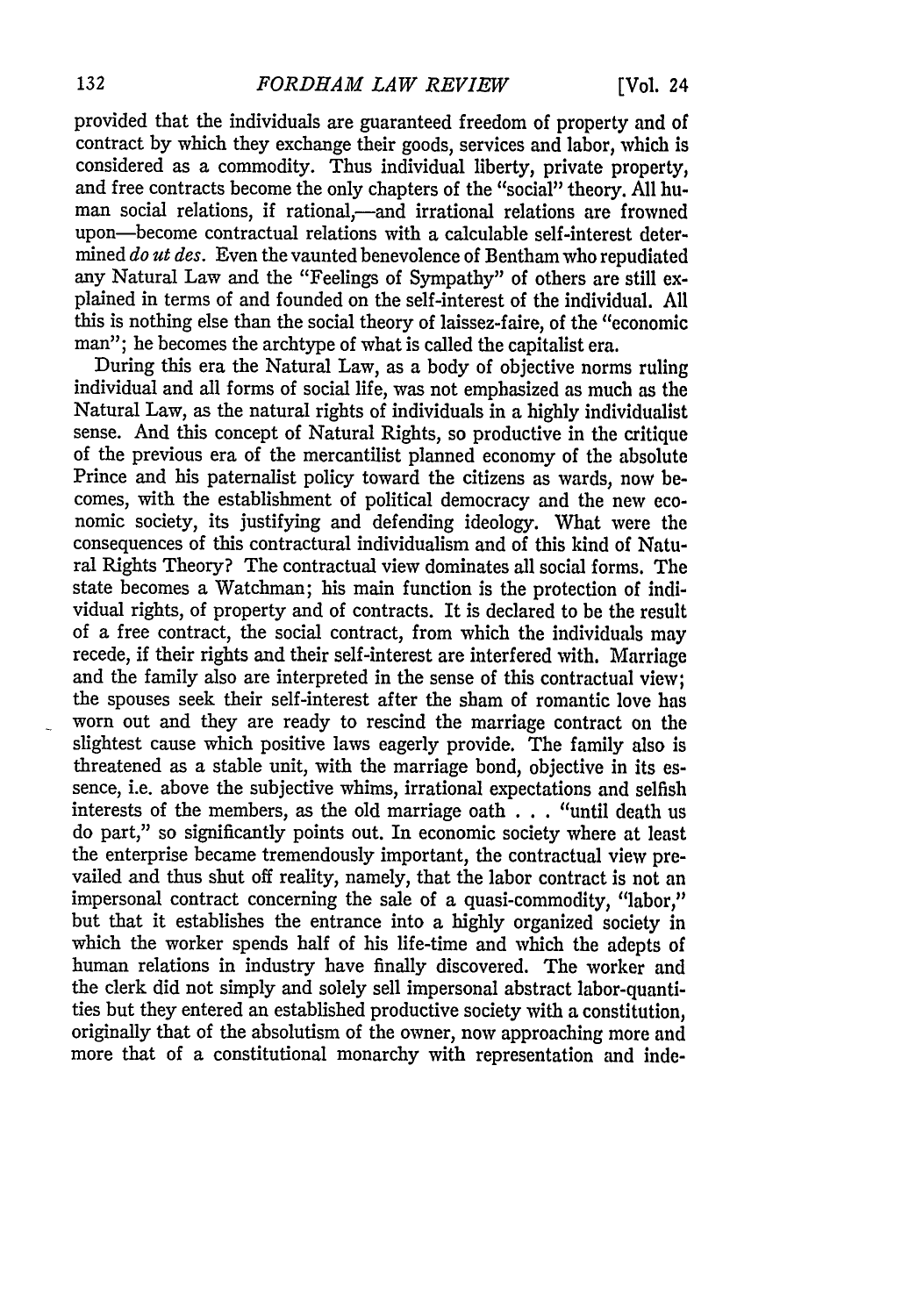pendent courts (grievance committees, union-representation, arbitrators) and a Bill of Socio-Economic Rights. A factory is not only a dwelling place of machines who are served by "hands," but it is a comparatively stable society with all that this incurs, i.e. with a constitution, a body of laws, with authority and obedience; with its own social interest, compounded of those of owners, managers, workers; with its collective passions and individual jealousies; with that intangible we call good spirit of fellowship; and mutual cooperation with an autocratic or a democratic "soul" and so on.

III

But for generations in the past this was not seen, just as it was not seen that labor is not a commodity exchanged for wages as a price absolutely determined by supply and demand in the labor market. In the freemarket economy, the logical but often hidden assumption is—and must be-the approximate equality of bargaining power. This was often not prevalent, especially before social legislation and free unionism came about. Thus the feeling arose among labor of being exploited, of being the true risk-bearer because of lack of bargaining power, of being submitted despite political democracy to the absolutist power of the owner in the factory society. The quest for fellowship, for community and personal dignity could scarcely be satisfied for the working man. Msgr. August Pieper, the foremost leader of the Catholic Social Movement in Germany, pointed out rightly that Socialism was a betrayed, frustrated love. The social and juridical theory of Socalism simply saw buyers and sellers of labor-power, of a quasi-commodity and was only interested in the protection of contractual and property rights which were given the dignity of Natural Rights. Because of this lack of realistic insight they used the Natural Rights Theory to prohibit or void for decades the attempts of the State to do away by social legislation with objective injustices such as workers being permitted to help themselves in forming their unions, class-organizations which gave them both dignity and bargaining power.

The grave mistake of extreme individualism was that it could not see that all lasting, stable societies-the state, the family, the university, the factory-may be and are produced by a contract, but that once the contract has served as the procreator of the concrete society, the common good or end of the latter and the resulting objective functions, duties and rights gain a life and a validity of their own, become independent, as it were, from subjective wills. For such contracts are status-contracts. I am free to enter or not to enter by a truly free contract, i.e., the marriage status. Once I have done so then the objective end and the objective norms of the status oblige me; the principle being that he who wills that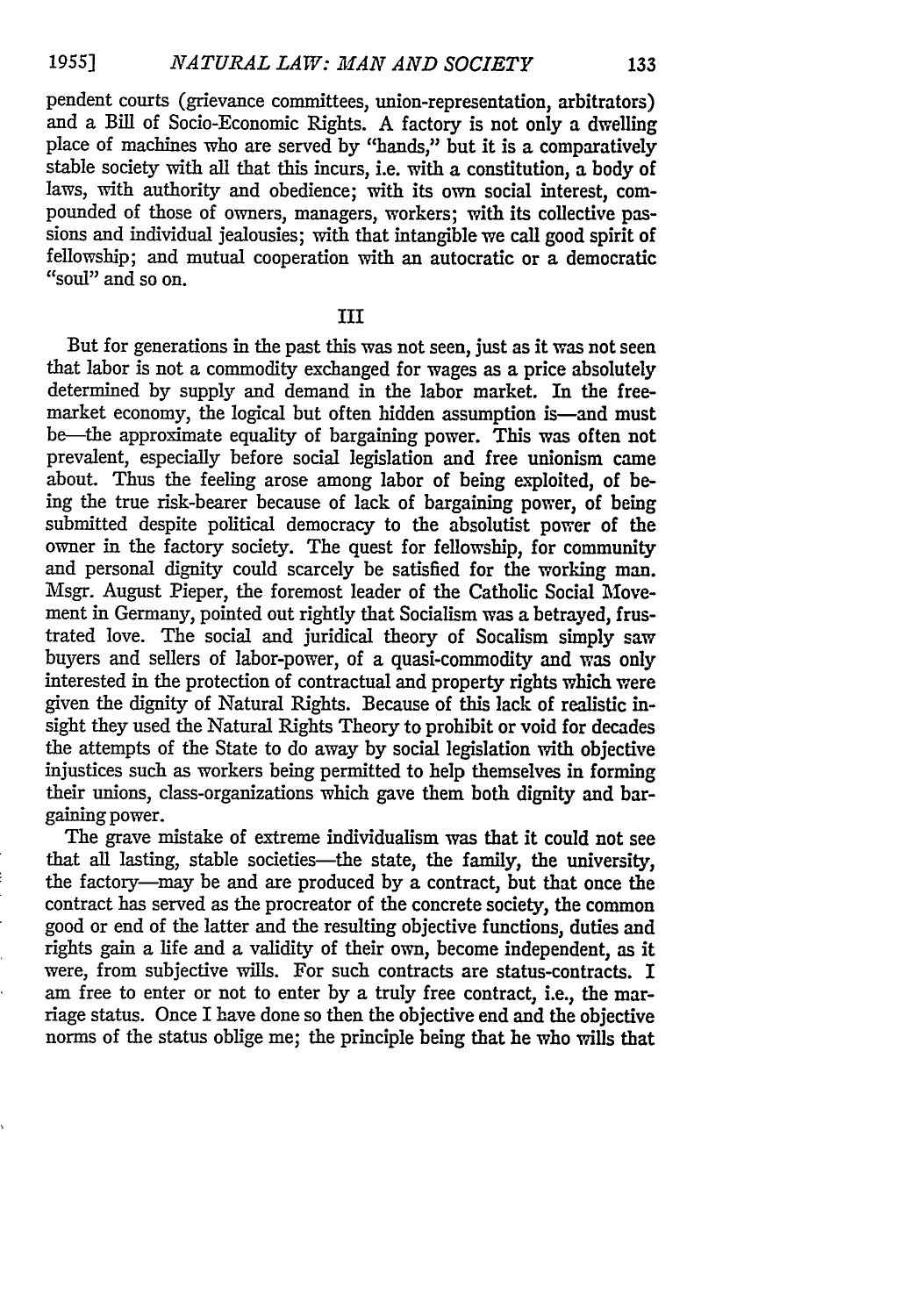society and its end must will also all the essential means and norms implied in the end and nature of that society. It is illogical to try to enjoy the subjective advantages of such societies while repudiating the essentially connected duties and sacrifices. The criticized individualism sinned **by** overlooking the fact that there are, besides the contracts dealing with the transfer of things, of rights, of credit, etc. also status-contracts which establish communities of a lasting character which are specifically different from other contracts. Canon Law has a fine feeling for this specific difference when it, for example, defines that a marriage contract under a condition is void when the condition is in opposition to the end of matrimony.

*De facto-one* cannot say *de jure-the* Natural Rights Theory was applied as a juridical fiction and interpreted with an extreme individualism. It proved itself to be in stark contradiction to sound reality and to human social nature. It is, therefore, no wonder that people who saw this contradiction to reality and who were filled with the great ideal of social justice could fall for the temptation to give up the so misused theory of Natural Rights, and with it the Natural Law, especially under the impact of a Pragmatism inspired by a theory of social improvement and of social justice however confused they were about the objective value of justice, itself.

The solution is: Return to the Natural Law, not to that of the individualistic era, but rather to the classical Natural Law of which the first is only a kind of mutilated form. For the classical Natural Law which has been always critical in character and which has refused to serve as an ancillary political theory, be it for the positive social status quo or for its radical revolutionary overthrow, gives us a satisfactory social theory and has a sound idea of man's essentially social nature.

#### IV

Characteristic of the classical Natural Law is that the *status naturalis* in which the more or less self-sufficient individuals live either in a war like or in an idyllic pastoral way is of no practical or even theoretical value. Such was the individualist Natural Law. One might say, however, that the theory of the *status naturalis* is a kind of touchstone of Natural Law theories. For the individualist Natural Law gives us not only a good clue of its idea of man but is also the status in which the Natural Law or better the Natural Rights are to be found in their purity. The social contract, initiated for utilitarian reasons or for reasons of security **by** collective enforcement of positive laws is enacted to preserve and protect these Natural Rights. So it is in Locke's doctrine. But for the classical Natural Law the *status naturalis,* either as a logical postulate or as an historical fact, plays no role whatsoever because man is **by** nature a social and political being. To live in societies and communities and in states is not the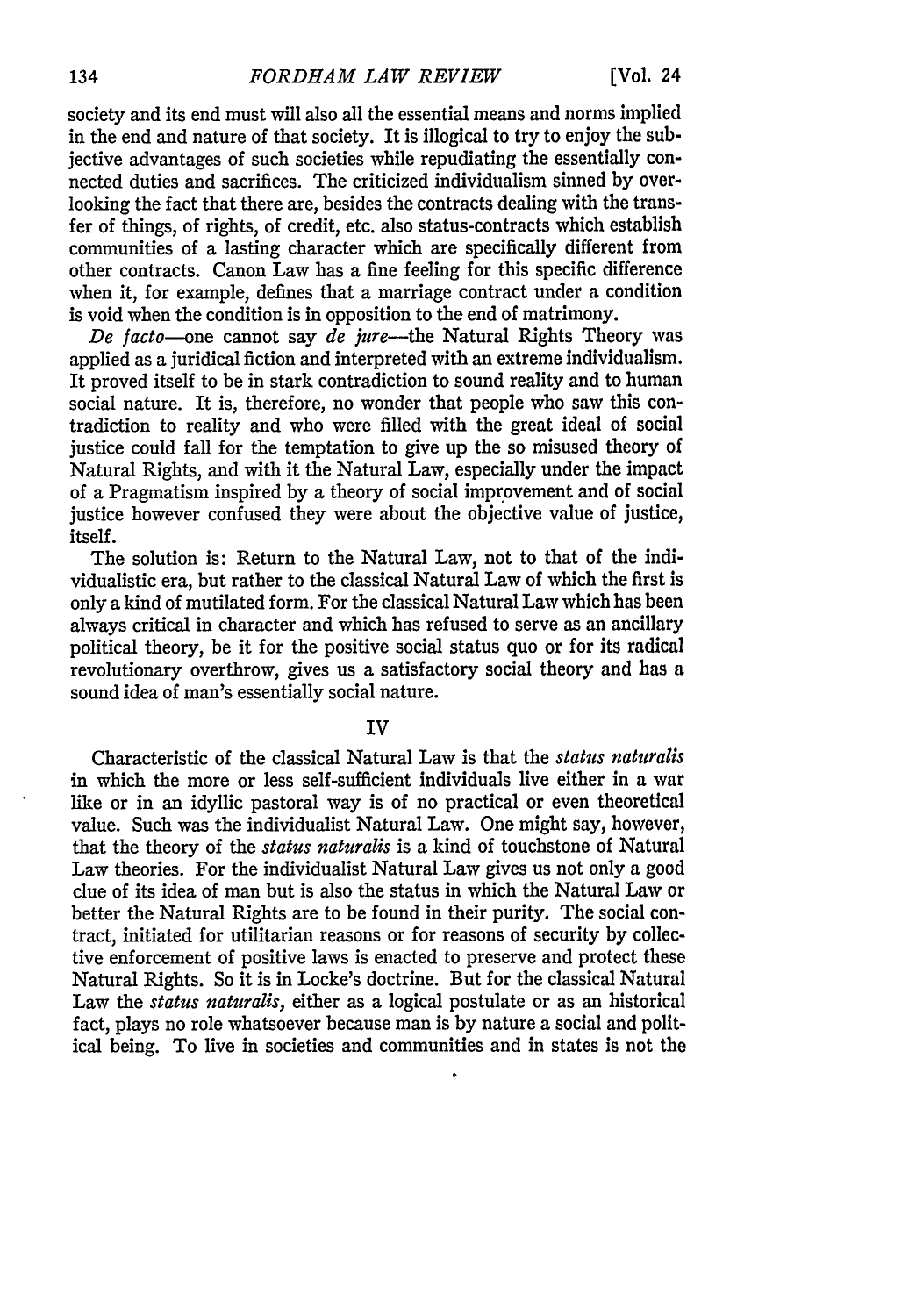result of utilitarian consideration but the result of the fuller development of all the essential social dispositions of man's nature. This can only be fully realized and reach perfection in numerous societies in which each serves the realization of a particular common good in their organic whole and forms the state with its political common good, and with the order of Law as its primary content; and the states, as the forms of existence for the nations and peoples, are formed from that perfect society, Mankind, concretized in the community of Nations. It is called perfect because the process of the development of the social nature of man reaches its full intentional realization in the state and finally in Mankind. Civilization, from *civis,* means nothing else than this process of ever more perfect, ever more rich realization of all the potentialities of man's nature in a hierarchy of values, actualized by particular societies in their common goods. Aristotle could therefore say that the state-but that is valid for more societies than only the state-is logically prior to the individual because the latter reaches his perfection as a citizen living in a State.

We do not start with a fictional *status naturalis* in which man existed as a quasi self-sufficient individual and which he left for utilitarian, even material, reasons or for greater economic security. We see man being begotten of the union of man and woman in the protected and protective enclosure of the family. We see man being begotten of an eminently social act, however much it be surrounded by emotions and the urges of the animal part of man. We see man being born and grow up in the loving circle of the family, the first, foremost and indispensable educative society. We see the family again as the member of many societies, the neighborhood, the village or town, the school-district, and last, but by no means least, the parish and the Church, all of them being, as it were, embedded in and protected by the order and the institutions of the great political community of the nation, which is on its part again a member of the community of nations with its law and its specific common good: *pax et* justitia. We do not perceive social reality, this hierarchy of common goods and the specific societies which realize them to be the result of merely external forces as Marx does, or of blind forces of biological evolution as others do. No, all these societies, from those that serve the production of material goods to those that administer to the spiritual values, are the free actualization of man's social nature and his intrinsic potentialities.

Societies are not only, or even primarily, the product of material wants and their satisfaction, of utilitarian considerations, of the selfish realization of calculable self-interest or self-expression. There are natural societies which owe their existence to such motivation. Because man is a soul-matter compound, the old adage, *Primum vivere, deinde philosophari* holds true; the *"Lebenssorge"* which the existentialists have stressed as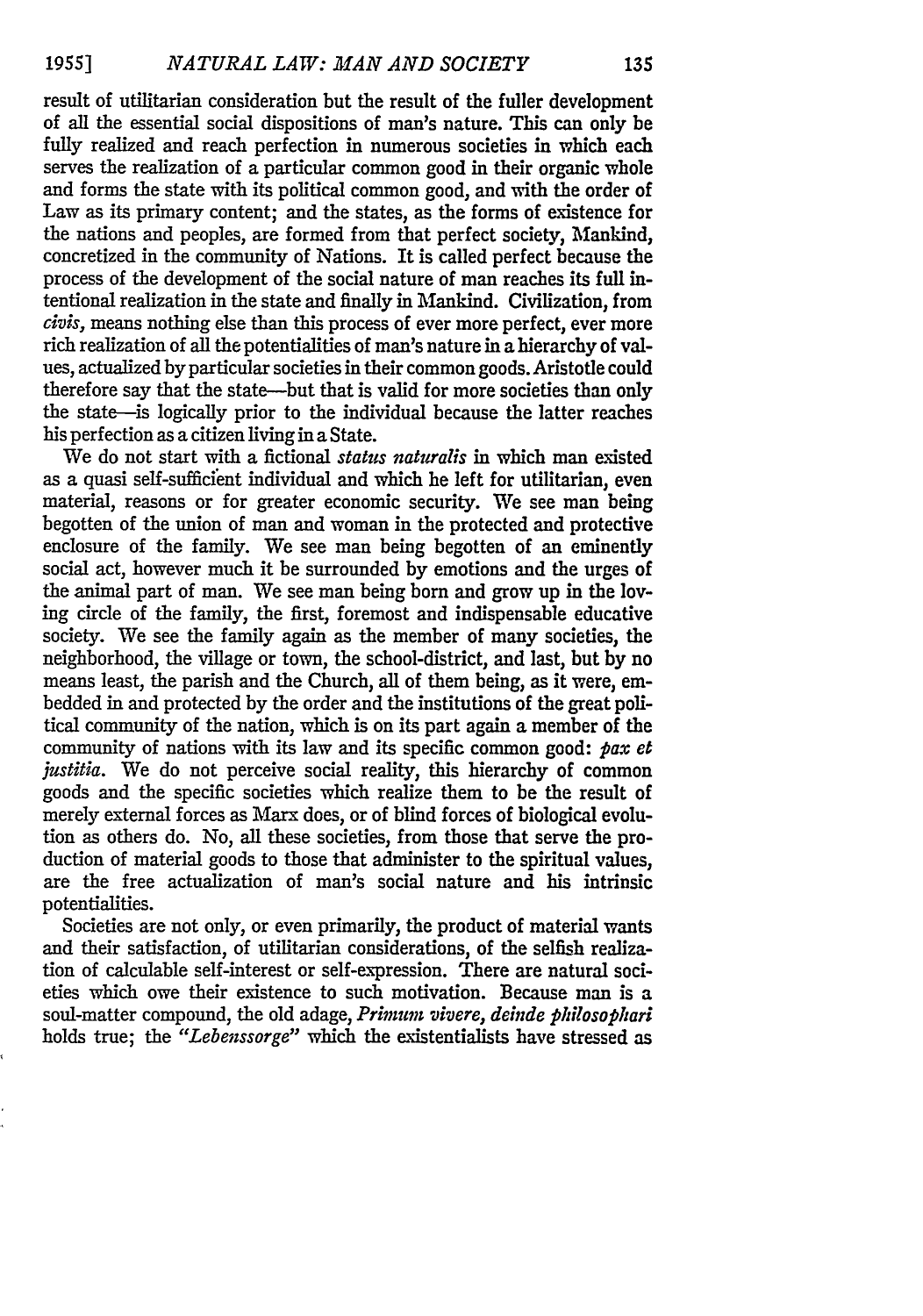against the unrealistic intellectualism of irresponsible "clerics" is primary in time but not in value; economics is also a *human* activity permeated by man's spiritual nature, and part of human culture, though neither the classical laissez-faire school nor Marx have seen this irrefutable fact.

Economic societies are neither the only societies there are, nor can they exist without the support of the moral and spiritual part of man's nature. Business is not charity. True, but no business enterprise as a human institution can succeed without the spirit of friendship, of free cooperation, of mutual respect for human dignity.

That man is by nature social means also that to man, in his essence, belong certain acts, spontaneously, freely elicited from the innermost center of the person which are social insofar as they find the fulfilment of their intentional essence only by the answer of another person. The act of love in all its forms and "objects"---if such a term is at all permitted--such as friendship, conjugal love, patriotism, comradeship, brotherhood, parental and filial love and finally Divine Charity, all involve another *person,* and are a trustful surrender of ourselves to other persons with a readiness to sacrifice self-interest and material things. We grow, we gain in personal values by love which is value-producing and implies the most tender respect for the other person. Love in all its forms is so fundamentally an essential human act, a community-building act, that the man without any love becomes "inhuman." The "Ego" then demands the "Thou" and becomes conscious of itself in the form of "We." Love in all its forms is an unconditionally essential act of man's nature. A world without love is an inhuman world. What is so frightening in the totalitarian state is the utter lack of mutual trusting love in all its forms. In the thoroughly "Socialist" state, man is most lonely. The immense social import of all forms of love is that they are communicable to the many. It is meaningful when the Pope speaks of loving all the faithful with equal love or to say that the mother of one child does not love her child five times more than does the mother of five children. Material goods are not in the same way communicable. They are more private. They exclude others. But spiritual goods are communicable, are more therefore communityforming than are material goods. The *homo economicus* is an unrealistic construction.

Descartes said: *Cogito, ergo sum.* Wiser men have said: *Cogito, ergo sumus and Cogitor, ergo sum.* They wanted to point out that even the act of thinking, the innermost act of man, has a social intention. For when I think, I think in words *(logoi).* In thinking I speak; to speak is again a fundamental social act. I communicate my inner thought, my sentiments, my will. Leo XIII said, applying an old wisdom, that man is a speaking being, that language is a most elementary community-building property of man.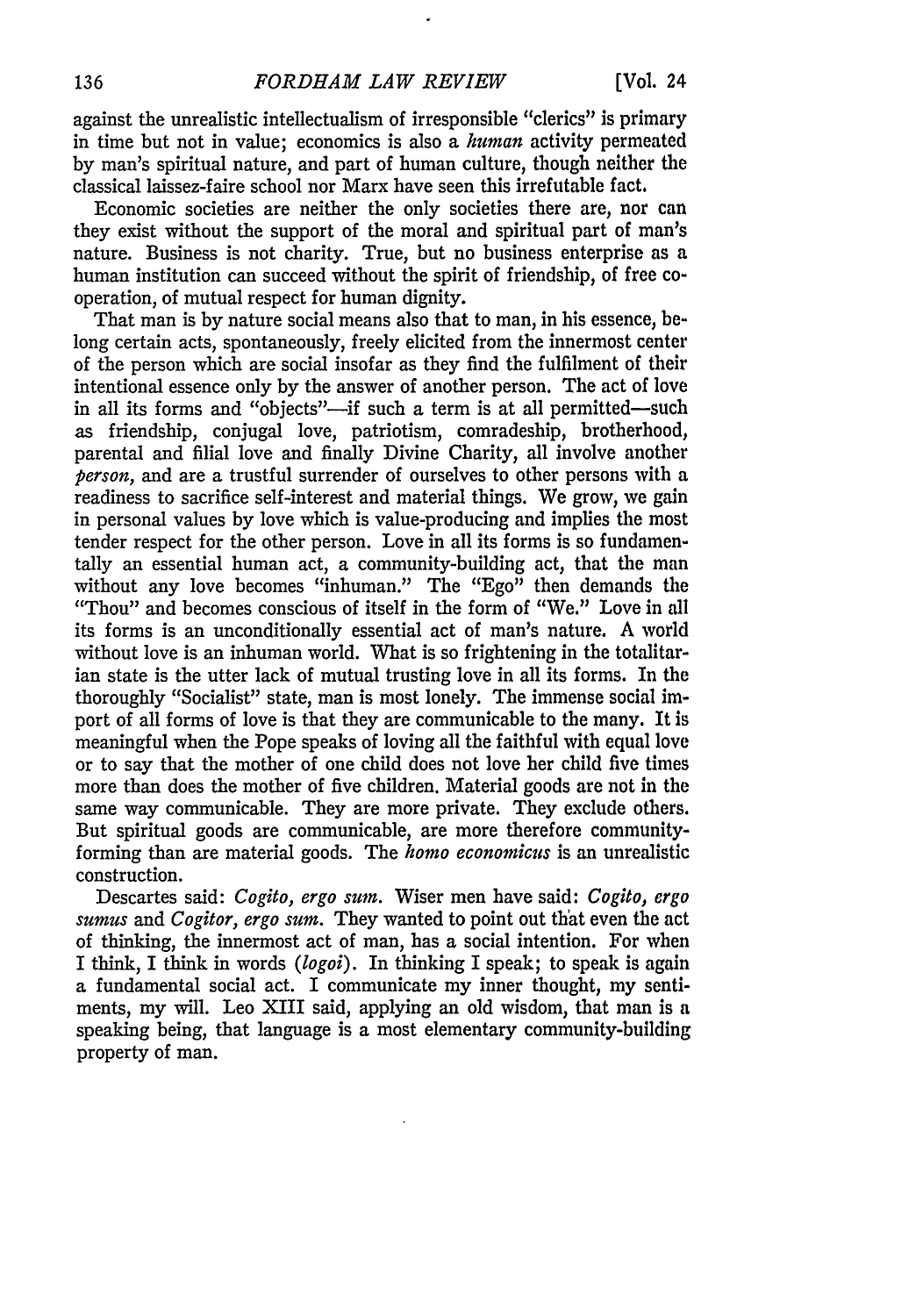Our social nature is thus not based only on our bodily nature, on material wants and their satisfaction through economic, self-interest-motivated activity. Social we are in soul and body. We can from there build up a better theory of Natural Rights than could the individualist Natural Law. For they are based on our being persons, as rational beings masters of our own acts and thus fully responsible for them.

As persons we are of highest value, carrying over into social life. Therefore, all social forms, in the ultimate sense, are of service-character to the persons. They have reflected value, because they help the perfection, the full development of all the God-given potentialities of the persons, that establish and live in the social forms, in the very process of civilization.

From there follows a first principle of Natural Law: Help to realize the common good of all legitimate societies (i.e. such societies which serve to realize human values) and omit all acts contradictory to the common good (as long as you are a member, of course), and in case of conflict prefer the society with the higher common good. It is thus the common good, the end of a society that determines its rank in the hierarchy of societies, not the number of its members nor the intensity of the collective feelings of belonging together. The principle of subsidiarity, that primary principle of our social philosophy, is thus asserted. For it follows from the objective hierarchy of common goods that whatever the "lower" society can satisfactorily realize should not be taken over by the "higher" society. Grave violations of this principle, may they even be rationalized as producing greater administrative efficiency, all too easily lead to the totalitarian state.

Thus the social process of the ever more perfect actualization of all the potentialities that are implicit in the term "Social Nature" produces an ever more varied multitude of societies between the so-called natural and necessary societies-the family, the town, the state and mankind. And this growth of societies is the very process of civilization. This is in opposition to the individualist view which unrealistically perceived only the multitude of free and equal individuals, bound together **by** short-term contracts and motivated only by their separate self-interest. It is in opposition to the State, seeing in any stable group-organization like Rousseau did, a violation of the political common good. Thus the typically individualist antinomy appeared; Individual vs. State, as Leo XIII said, the "naked" individual that now in order to protect itself watches jealously over its individual rights. It did not see that its main protection against the State ought and is to be founded on numerous intermediary societies which, so to speak, mediate the undeniably corrupting influence of State power in relation to the individual and thus afford effective social protection. This is what actually developed even during the dominance of individualism. For the right of association is just as important as the right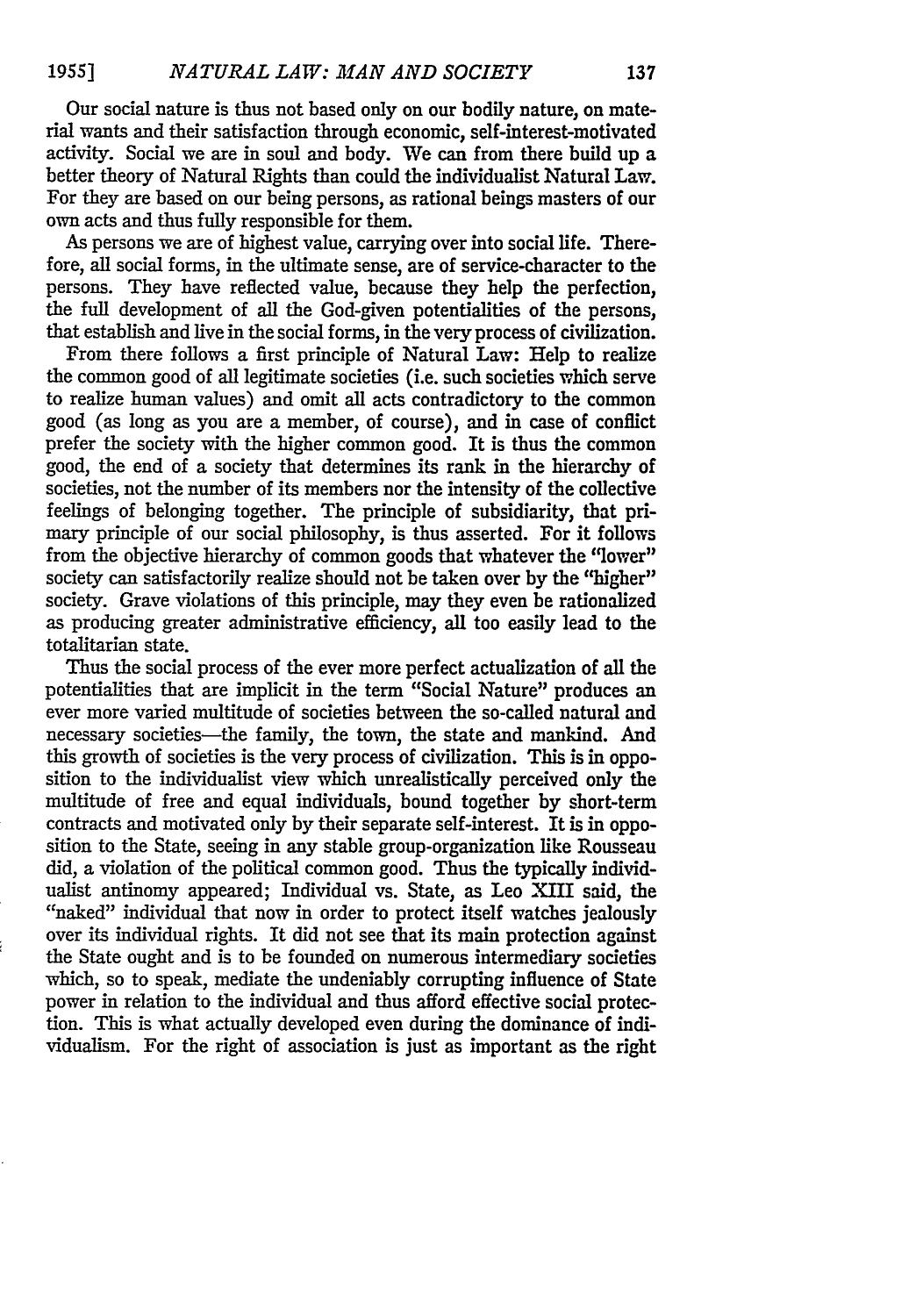to life, liberty and property: the imprescriptible right to found families, private educational institutions, religious communities, associations for cultural, artistic, charitable common ends, for economic enterprise and labor unions, for the realization of political ideals and so on. Be it remarked here that America was saved from the harshness of individualism because, as the Toqueville pointed out, it became a country in which numerous free associations flourished. That perhaps explains among other factors too, why class consciousness, that emotional fertile soil for the growth of Marxist socialism, did not grow to dangerous proportions in this country of tremendous capitalist expansion, but without a powerful proletarian socialism.

 $\overline{\mathbf{V}}$ 

Individualism and its concept of natural rights also wanted to disprove and guard against a theory of the nature of societies in general and of the state in particular, namely, especially the State was a substantial being of which the individuals were only dependent parts, cells as it were, in the super-organism of the State. To view the State especially so, is a perennal temptation; Hobbes and Rousseau, Plato to a degree and some Romantics, especially Hegel, almost wholly did so, and the totalitarian ideologies of our time completely have fallen to that temptation. It is not necessary in order to escape from this temptation to insist on the subjective contractual view of individualism. The truth, as it does so often, lies in the middle. All societies are of accidental, not of substantial being. They exist only within the individual persons that form them, not outside and not above them. They exist in the intentional "social" acts becoming mostly habitual of the persons that form a society. acts and habits which have as their intentional end the realization of the common good, in which all members distributively participate. Because of our compound nature (matter-soul) we regulate these acts by "rules and laws," by a "constitution"-*ubi societas, ibi jus*-which receive their obligatory character from legitimacy, legality, and ultimately from the common good. Furthermore societies, especially in the perfection of moral persons, acquire "rights," "property," a duration or perpetuality, (perpetual union, perpetual foundation) which seems to present an independence of a substantial kind, but is not; and in order to make that manifest ad visible, societies are represented by external symbols, just as external things, the buildings and grounds for instance, of a university or of a Bar Association may be and are necessary for the realization of the common good. Juridical genius has put, as it were, a legal personality between the members who are mortal and are each for himself indifferent to the existence of the society on the one hand and the visible representation the laws, the symbols, and the material things on the other. But this is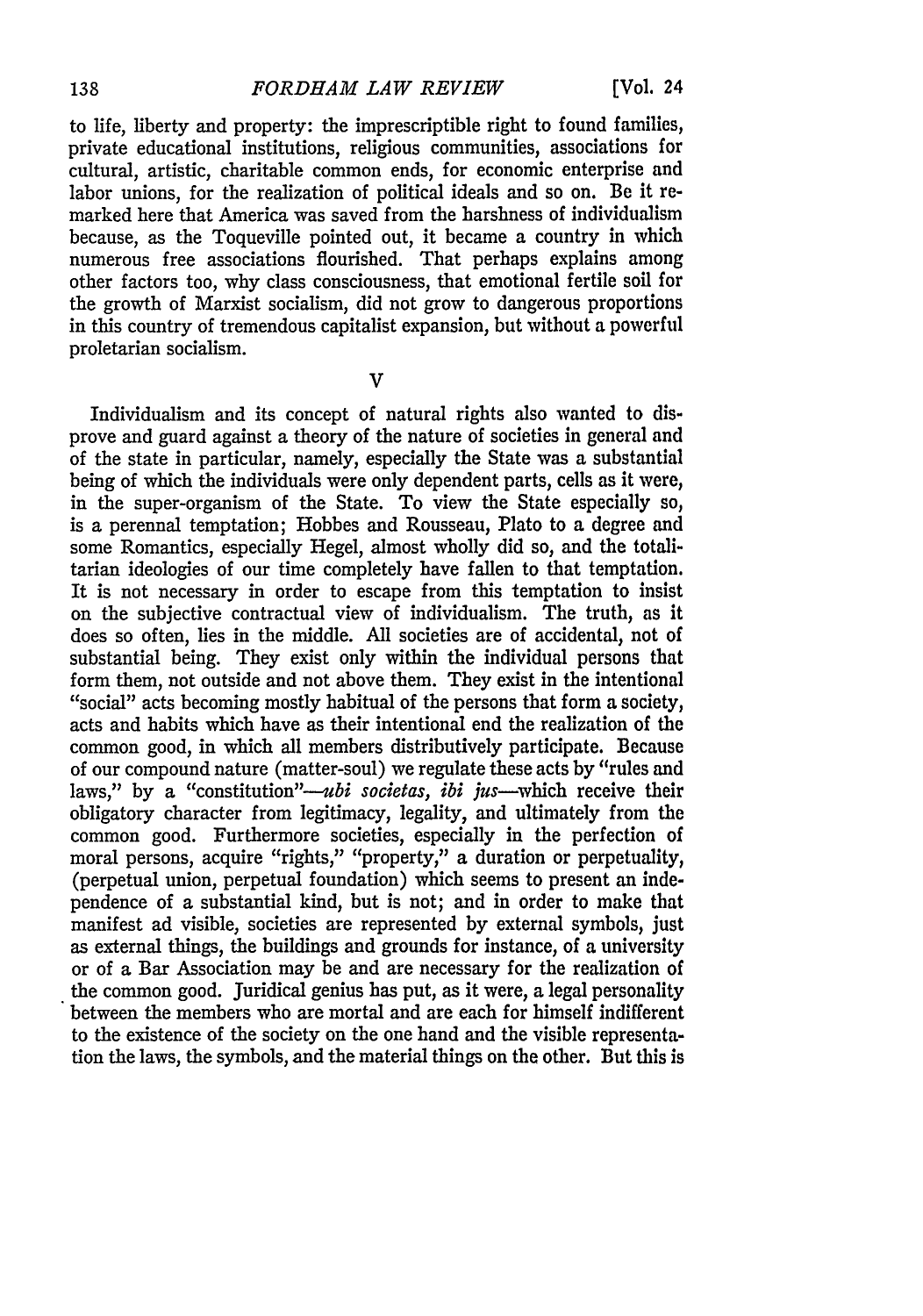not a person in the same way as each of us is a person. Only *per analogiarn* may we talk of the conscience of a society, of its will, of its mind. No human society is a substantial being.

On the other hand it is not wholly in the arbitrary wills of the individuals that form it. In relation to these wills, it has degrees of objectivity and of independence. We are free to form societies, to realize a particular common good; once we have formed it, given it a constitution, then we are, as long as we are members, determined by its common good, its constitution and by-laws. They become, so to speak, independent of the individual wills. Most clearly this may be seen in the Family and the State. All societal contracts by which a society is formed, even the most ephemeral, are status-contracts; they establish an objective status with laws, with officers, that is, with authorities, to act for, to decide for, to represent legally the society. Especially do State and Family owe their existence to a status-contract, and since they are necessary societies by the social nature of man, there is no problem of my being bound by their constitutions and common goods because in refusing to be bound I would violate the rule: realize your full human social nature. Loyalty to the country under which laws I live, in which common good I participate, is an objective duty independent of my will needing no social contract as its basis. Similarly in the marital society and the family, I am free to marry or not. But once I have made the status-contract of marriage then I am bound by the end and common good of that society. The latter cannot become the subject of conditions of arbitrary wills. The indissoluble character of the marriage bond according to the fully developed, classical Natural Law is based on the objective end, the common good of the family, the dignity of the person and of human love all of which are objective values, independent of subjective predilections and arbitrary wills. I am free to join the community of a Catholic university, to acquire the status of a professor. Even if there were no rule forbidding me specifically to teach formal heresy, I could not plead academic freedom, if I would teach intentionally and knowingly a formal heresy, because that would be an objective violation of the end and common good of the university-society, that is objectively superior to my arbitrary will.

This objectivity of the common good of all societies, the fact that the contracts establishing societies are status-contracts by which different, "inequal," higher and lower, functions become necessary to realize the common good, was much too much overlooked by individualistic Natural Law. It could thus not actually reach human reality; it failed to solve human social problems and became so more and more a mere ideological defense of vested interests. Classical Natural Law, having a true idea of man as a person with a profoundly social nature, so that the full realization of all the individual potentialities needs numerous societies from the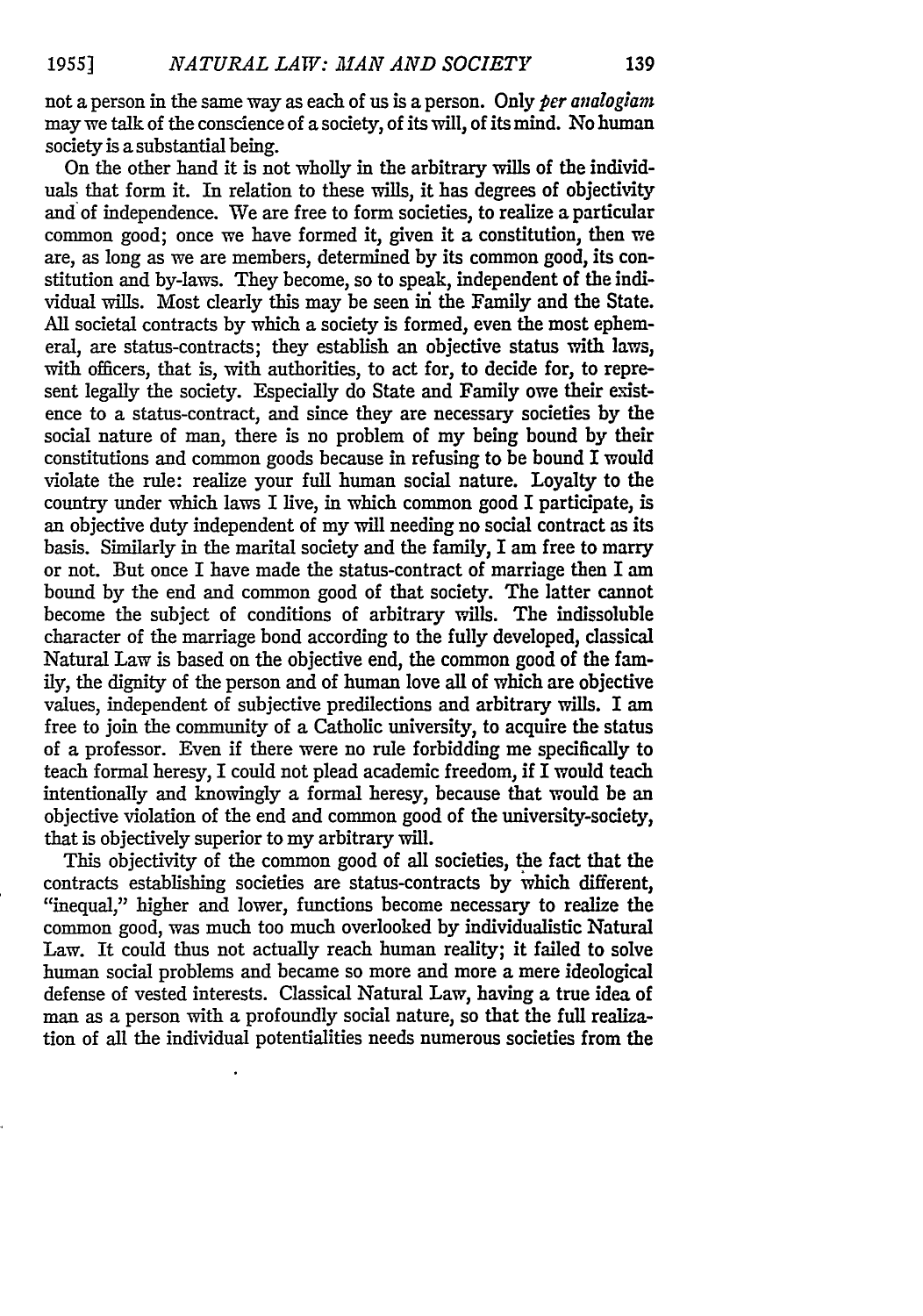family to State and Mankind will be able to solve the problems which together with the religious theological problems form the "Crisis of Our Time."

Human social nature implicitly contains numerous values which can only be realized in and by societies, by co-operation under objective constitutions and rules directed by true authorities who receive their ultimate legitimacy by service to the common good whatever the form of appointment might be. The law and the State does not produce these many societies, it may regulate and ought to protect them under conscientious observation of the principle of subsidiarity. The jurists have in this matter an important office; we read in the first book of Justinian's *Digest of Roman Law* that someone, not without cause, called them priests because they venerate Justice and profess the knowledge of what is good and equitable. They adhere, if I am right, to the true, not the false, philosophy.